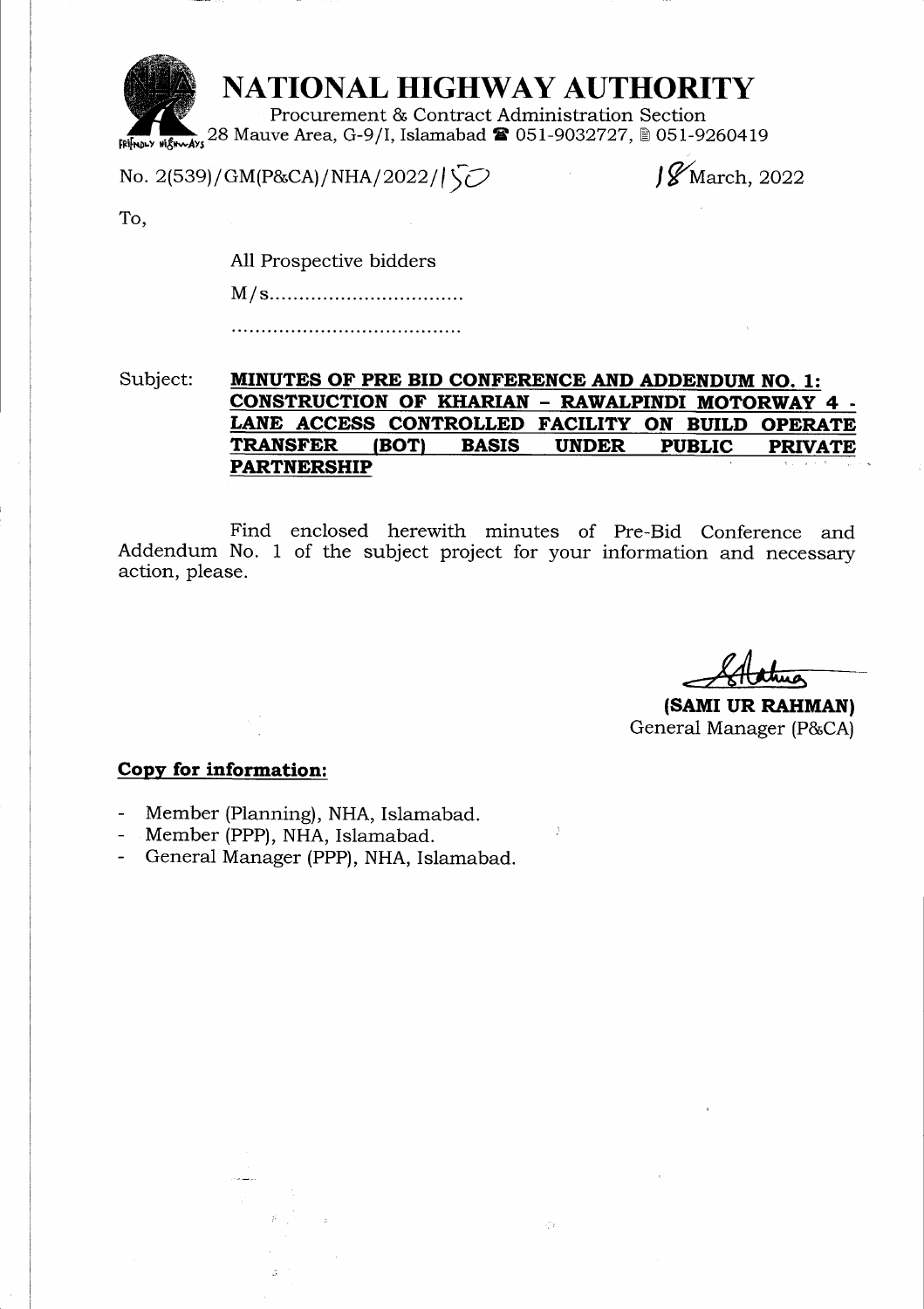## MINUTES OF PRE-BID CONFERENCE

HELD ON MARCH 08, 2022

### FOR CONSTRUCTION OF KHARIAN . RAWALPINDI MOTORWAY PROJECT UNDER PPP ON BOT BASIS

Pursuant to the stipulations of Request for Proposal (RFP), issued by National Highway Authority (NHA) for inviting bid proposals for Construction of Kharian - Rawalpindi Motorway Project, a pre-bid conference was held in NHA Auditorium on March 08, 2022 under the chairmanship of General Manager (PPP), NHA. The meeting was attended by the concerned officers of NHA.

2. General Manager (PPP), NHA welcomed the participants. He invited the bidders to come forward with their queries. Detailed question-answer session was held. The bidders also submitted their queries in written form. The record of queries and their replies is detailed below:

| Sr<br>#        | <b>Reference</b>                          | <b>Description</b>                                                                                                                                                                                                                                                                                                                                                                                                                            | <b>NHA's Response</b> |
|----------------|-------------------------------------------|-----------------------------------------------------------------------------------------------------------------------------------------------------------------------------------------------------------------------------------------------------------------------------------------------------------------------------------------------------------------------------------------------------------------------------------------------|-----------------------|
| $\mathbf{1}$   | Para A.4<br>$(e)$ of $RFP$                | As per RFP, "NHA shall deliver to the<br>concessionaire 100 m wide land for<br>construction corridor upon later of 6<br>months from effective date<br>or<br>achievement of Financial Close". In<br>order to achieve financial close, the<br>land should be provided within 120<br>days of the effective date.                                                                                                                                 | As per RFP.           |
| $\overline{2}$ | Para<br>A.4<br>of<br>(h)(i)<br><b>RFP</b> | As per RFP, "NHA shall provide capital<br>VGF with a maximum limit of PKR 7,500<br>Mn during construction period in the<br>form of equity." Considering capital<br>VGF has been made part of financial<br>evaluation criteria and has been<br>assigned points, the limit on capital<br>VGF should be removed. Moreover, the<br>offered capital VGF of PKR 7,500 Mn<br>does not support the financial viability<br>bankability of the project. | As per RFP.           |
| 3              | Para A.4<br>(h)(ii)<br>of<br><b>RFP</b>   | As per RFP, "Operational VGF for first   As per RFP.<br>seven years shall be provided by the<br>Government in the form of subsidy".<br>Considering the industrial practices<br>and to make the project viable,<br>Operational VGF should not be fixed<br>but linked with senior debt repayment<br>tenor.                                                                                                                                      |                       |

### M/s Frontier Works Organization (FWO)

 $\overline{z}$ 

 $\ddot{\cdot}$ 

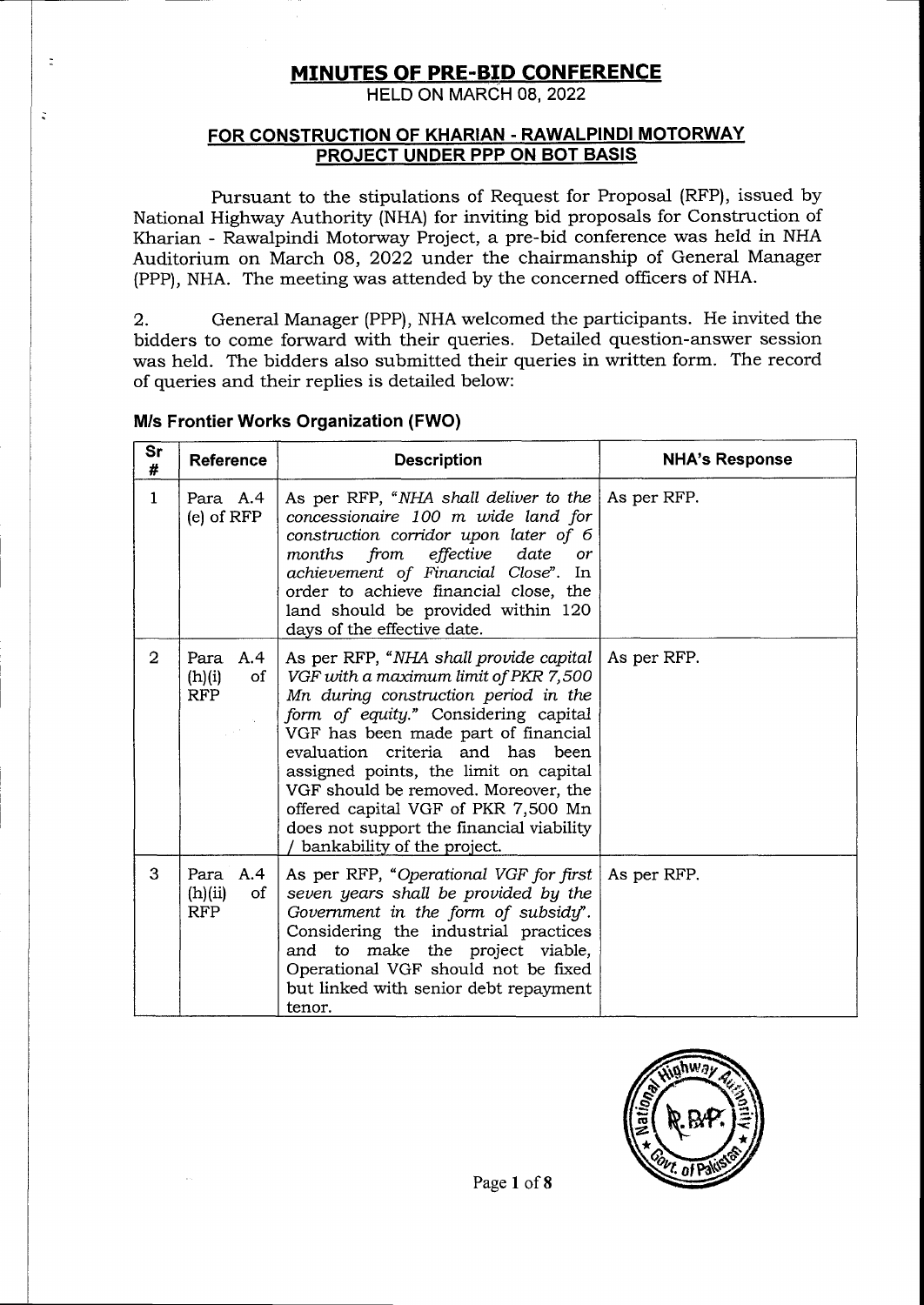| 4              | Para A.4<br>$(n)$ of RFP   | As per RFP, "The concessionaire shall,<br>at its own cost and expense construct<br>additional lanes if level of service falls<br>below $C$ in any section after the year<br>2034 up till end of 20th year Concession<br>Period". However, there needs to be a<br>mechanism defined in the RFP if the<br>level of service falls below C before year<br>2034.                                                                                                                                                                                                                                                                                                                                                                                                                                                                                                                                      | As per RFP.                                                                                     |
|----------------|----------------------------|--------------------------------------------------------------------------------------------------------------------------------------------------------------------------------------------------------------------------------------------------------------------------------------------------------------------------------------------------------------------------------------------------------------------------------------------------------------------------------------------------------------------------------------------------------------------------------------------------------------------------------------------------------------------------------------------------------------------------------------------------------------------------------------------------------------------------------------------------------------------------------------------------|-------------------------------------------------------------------------------------------------|
| 5.             | Para A.4<br>$(o)$ of $RFP$ | "In case the concessionaire desires to<br>build any additional interchanges/ toll<br>plaza (other than the interchange/ toll<br>plazas to be established as part of the<br>project scope of work, as per RFP<br>Appendix-1 and shall pay initial access<br>fee to NHA". Please clarify and quantify<br>what is the initial access fee and<br>mechanism for sharing of revenue<br>generated from the newly constructed<br>interchange?                                                                                                                                                                                                                                                                                                                                                                                                                                                            | Initial access/NOC fee to NHA<br>shall be payable as per NHA<br>prevailing policy at that time. |
| 6              | Para A.4<br>$(t)$ of $RFP$ | As per RFP, "NHA Revenue Sharing (if)<br>proposed) shall be given in terms of<br>percentage of gross revenue, to be<br>calculated in bidders financial model,<br>which will be considered guaranteed<br>amount. The concessionaire shall pay<br>annually to NHA, the guaranteed<br>amount or the percentage of actual<br>gross revenue of the payment year,<br>whichever is higher."<br>In<br>unforeseen<br>0ſ<br>case<br>any<br>circumstances, project<br>might<br>not<br>attract the targeted traffic as assumed<br>in financial model for the particular<br>period where the said condition<br>(Guaranteed Amount) will jeopardize<br>the project cashflows. Therefore, a<br>flexible mechanism for the same in<br>terms of percentage instead of the<br>guaranteed amount of sharing revenue<br>with NHA should be devised, in order<br>to maintain the financial viability/<br>bankability. | As per RFP.                                                                                     |
| $\overline{7}$ | Para A.4<br>$(x)$ of RFP   | As per RFP, non-compliance with<br>performance indicator given in the<br>concession agreement will subject to<br>determine<br>penalties<br>by<br>the<br>independent engineers payable by the<br>concessionaire to NHA. Please Clarify<br>and Quantify the potential penalties in<br>case of non-compliance.                                                                                                                                                                                                                                                                                                                                                                                                                                                                                                                                                                                      | Please refer Schedule-AI of<br>Draft PPP Agreement.                                             |

 $\zeta$ 

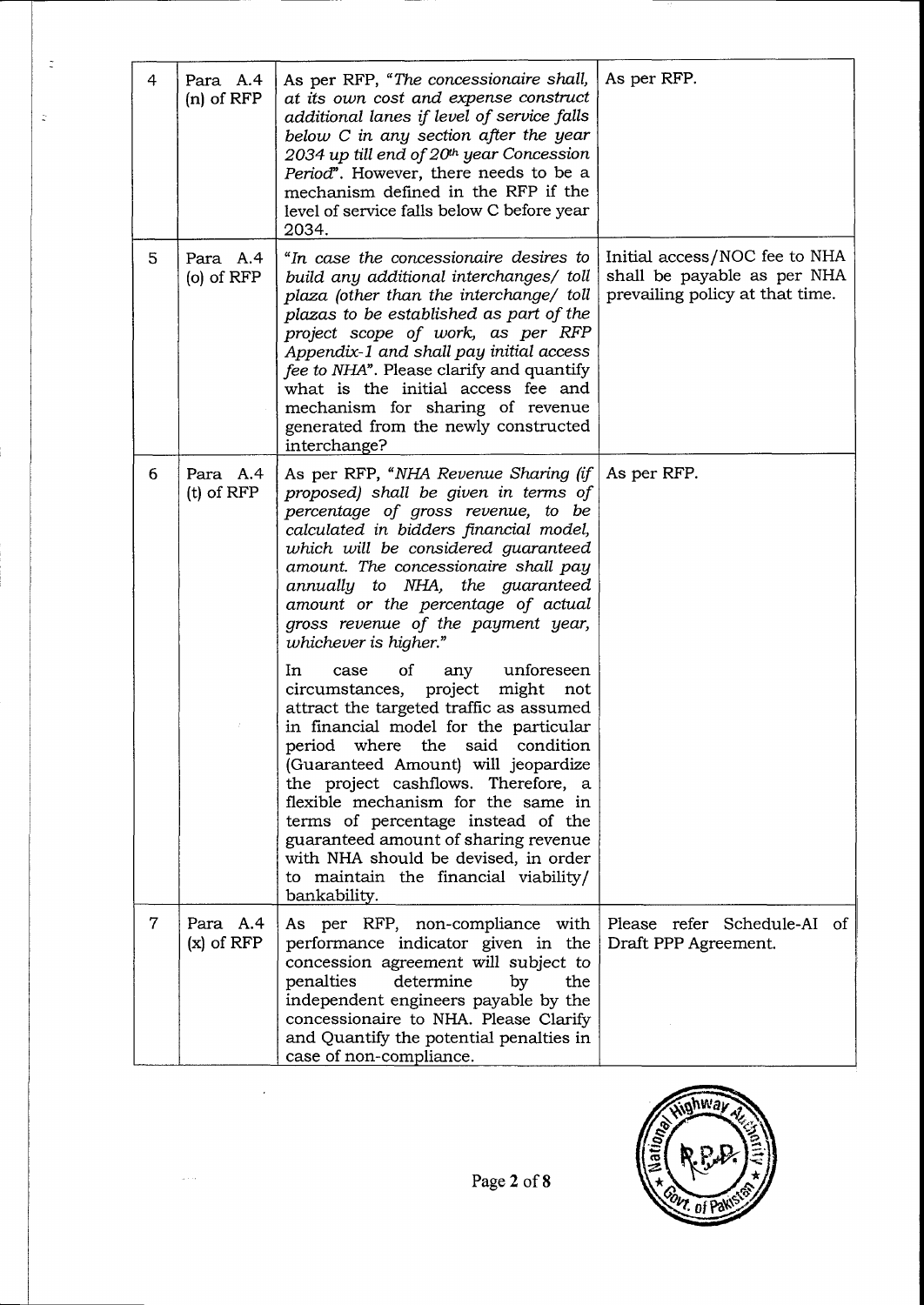| 8  | General                                 | As per our observation there is no<br>instruction given regarding rounding of<br>tolling rates to the nearest multiple.<br>Please provide the rounding off nearest<br>multiple.                                                                                                                                                                                                                                                                                                                                                                                                                                                                                                                                                                      | Toll Rates (PKR per kilometer)<br>shall not be rounded off.<br>However, toll amount, to be<br>paid by the commuters, shall<br>be rounded off by nearest 10<br>(ten). |
|----|-----------------------------------------|------------------------------------------------------------------------------------------------------------------------------------------------------------------------------------------------------------------------------------------------------------------------------------------------------------------------------------------------------------------------------------------------------------------------------------------------------------------------------------------------------------------------------------------------------------------------------------------------------------------------------------------------------------------------------------------------------------------------------------------------------|----------------------------------------------------------------------------------------------------------------------------------------------------------------------|
| 9  | A.4<br>Para<br>(bb)<br>οf<br><b>RFP</b> | As per RFP, "The Concessionaire, shall<br>exclusively bear the risk of demand<br>including traffic, forex and cost & time<br>overrun, all commercial risks, design,<br>performance<br>construction,<br>and<br>insurance risk." In case the flow of<br>traffic doesn't match the expected<br>client<br>should<br>flow,<br>the<br>traffic<br>compensate the concessionaire in form<br>of Minimum Revenue Guarantee, and<br>the<br>endorse<br>Benchmark<br>should<br>Revenues, it will not only compensate<br>the concessionaire during operation<br>phase but also create an opportunity<br>for the client as windfall sharing.<br>Furthermore, if the client causes delay<br>in project the cost & time overrun<br>should be compensated<br>the<br>to | As per RFP.                                                                                                                                                          |
|    |                                         | concessionaire as capital VGF support<br>during construction.                                                                                                                                                                                                                                                                                                                                                                                                                                                                                                                                                                                                                                                                                        |                                                                                                                                                                      |
| 10 | General                                 | Considering the complexity and huge<br>scope of the project, various studies<br>and surveys are required to be carried<br>out which needs ample of time.                                                                                                                                                                                                                                                                                                                                                                                                                                                                                                                                                                                             | For the Bid Submission Date,<br>the original deadline may be<br>observed.                                                                                            |
|    |                                         | Therefore, it is requested that the bid<br>submission deadline may please be<br>extended to 60 x days.                                                                                                                                                                                                                                                                                                                                                                                                                                                                                                                                                                                                                                               | However, if<br>management<br>agrees to the extension of time,<br>same will be notified.                                                                              |
| 11 | Para A.4<br>(a) of $RFP$                | The<br>Concession<br>Period<br>should<br>commence from the Appointed Date,<br>i.e. the date of Financial Close.                                                                                                                                                                                                                                                                                                                                                                                                                                                                                                                                                                                                                                      | As per RFP.                                                                                                                                                          |
| 12 | Para A.4<br>$(b)$ of $RFP$              | Flexibility should be created so as to<br>enable NHA to extend the period for<br>achievement of Financial Close. The<br>word "maximum" as well as any fixed<br>duration should be removed.                                                                                                                                                                                                                                                                                                                                                                                                                                                                                                                                                           | As per RFP.                                                                                                                                                          |
| 13 | Para A.4<br>$(c)$ of RFP                | In case the concession agreement is<br>terminated prior to Financial Close,<br>expenditures in relation to the Project<br>incurred prior to signing of the<br>concession agreement should also be<br>part of the Termination Payment so<br>long as it is certified that they are in<br>accordance with the Financial Model.                                                                                                                                                                                                                                                                                                                                                                                                                          | Please refer Addendum No. 1.                                                                                                                                         |

 $\boldsymbol{z}$ 

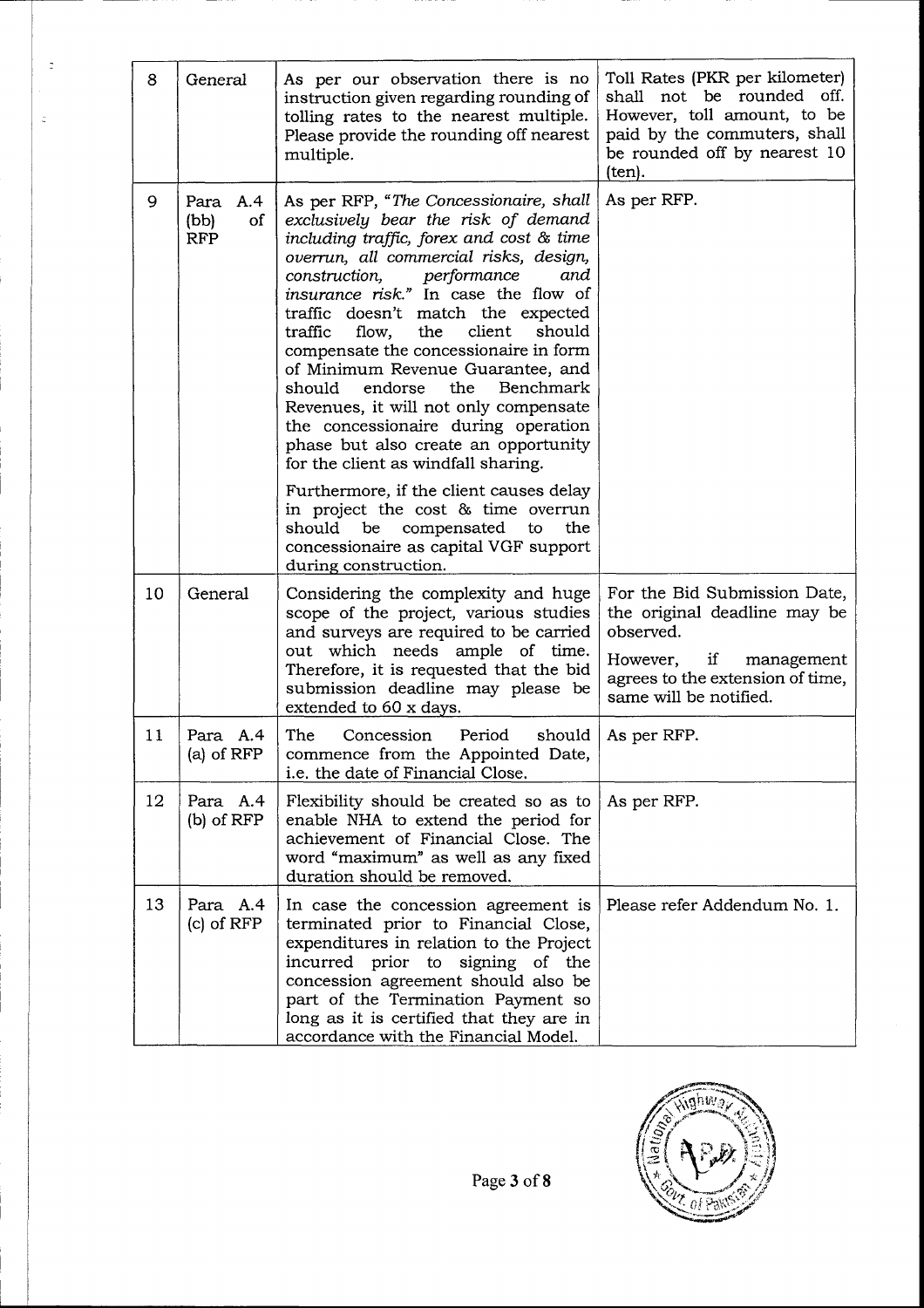| 14 | Para A.4<br>(h)(i)<br>of<br><b>RFP</b>    | Funding and utilization should be<br>through the standard market accepted<br>mechanism of standing instructions.<br>mechanism is accepted<br>This<br>by<br>financiers all over Pakistan. It ensures<br>of budgeting,<br>transparency<br>funding<br>certification<br>$\circ$ f<br>and<br>expenditures and audit.                                                                                                                                                                                                                                                                                                            | As per RFP.                                                                                                             |
|----|-------------------------------------------|----------------------------------------------------------------------------------------------------------------------------------------------------------------------------------------------------------------------------------------------------------------------------------------------------------------------------------------------------------------------------------------------------------------------------------------------------------------------------------------------------------------------------------------------------------------------------------------------------------------------------|-------------------------------------------------------------------------------------------------------------------------|
|    |                                           | Further, the entire capital VGF amount<br>must be pre-funded or securitized<br>upfront. Annual funding is not<br>acceptable to investors/ financiers.                                                                                                                                                                                                                                                                                                                                                                                                                                                                      |                                                                                                                         |
|    |                                           | In addition, the requirement of the VGF<br>amount being funded to match the<br>equity contribution from the sponsors<br>should be revisited. Given the sponsor<br>funding amount will be significantly<br>more than the VGF amount, flexibility<br>should be afforded in this regard. So<br>long as the funding and utilization<br>mechanism is transparent, the funding<br>ratio should not be locked. be funded<br>as NHA's equity                                                                                                                                                                                       |                                                                                                                         |
| 15 | Para A.4<br>(h)(i)(i)<br>of<br><b>RFP</b> | The operational VGF should be pre-<br>funded annually. This is standard<br>market practice for annuity/MRG<br>models.<br>Increasing<br>based<br>the<br>frequency of funding will negatively<br>bankability of<br>affect<br>the<br>the<br>addition,<br>transaction.<br>In<br>such<br>obligation must be backed by a<br>bankable financial instrument that can<br>accelerated in case of early<br>be<br>termination.                                                                                                                                                                                                         | As per RFP.                                                                                                             |
|    |                                           | Further, this amount should be funded<br>as NHA's equity.                                                                                                                                                                                                                                                                                                                                                                                                                                                                                                                                                                  |                                                                                                                         |
| 16 | Para A.4<br>$(k)$ of $RFP$                | Technical<br>review<br>the<br>team<br>to<br>mechanism of removal and confirm its<br>acceptability.                                                                                                                                                                                                                                                                                                                                                                                                                                                                                                                         | Please refer Addendum No. 1.                                                                                            |
| 17 | Para A.4<br>$(n)$ of RFP                  | mechanism for funding<br>The<br>and<br>construction of additional lanes must<br>be carefully reviewed. A workable and<br>financially sustainable model should<br>be agreed at the pre-bid stage. Section<br>15.10<br>0f<br>the<br>draft<br>concession<br>agreement states that the obligation to<br>establish the additional lane will arise<br>if for any one (1) year during the period<br>commencing on the 11th concession<br>year to the 20th concession year, the<br>revenue increases to 130% of the<br>Benchmark Toll Revenues and the level<br>of service falls below level c. Please see<br>if this is workable. | Stipulations of Section A.4(n),<br>Part-II: Instructions to Bidder<br>of RFP shall prevail over Draft<br>PPP Agreement. |
|    |                                           |                                                                                                                                                                                                                                                                                                                                                                                                                                                                                                                                                                                                                            |                                                                                                                         |

 $\frac{1}{\sqrt{2}}$ 

Page 4 of 8

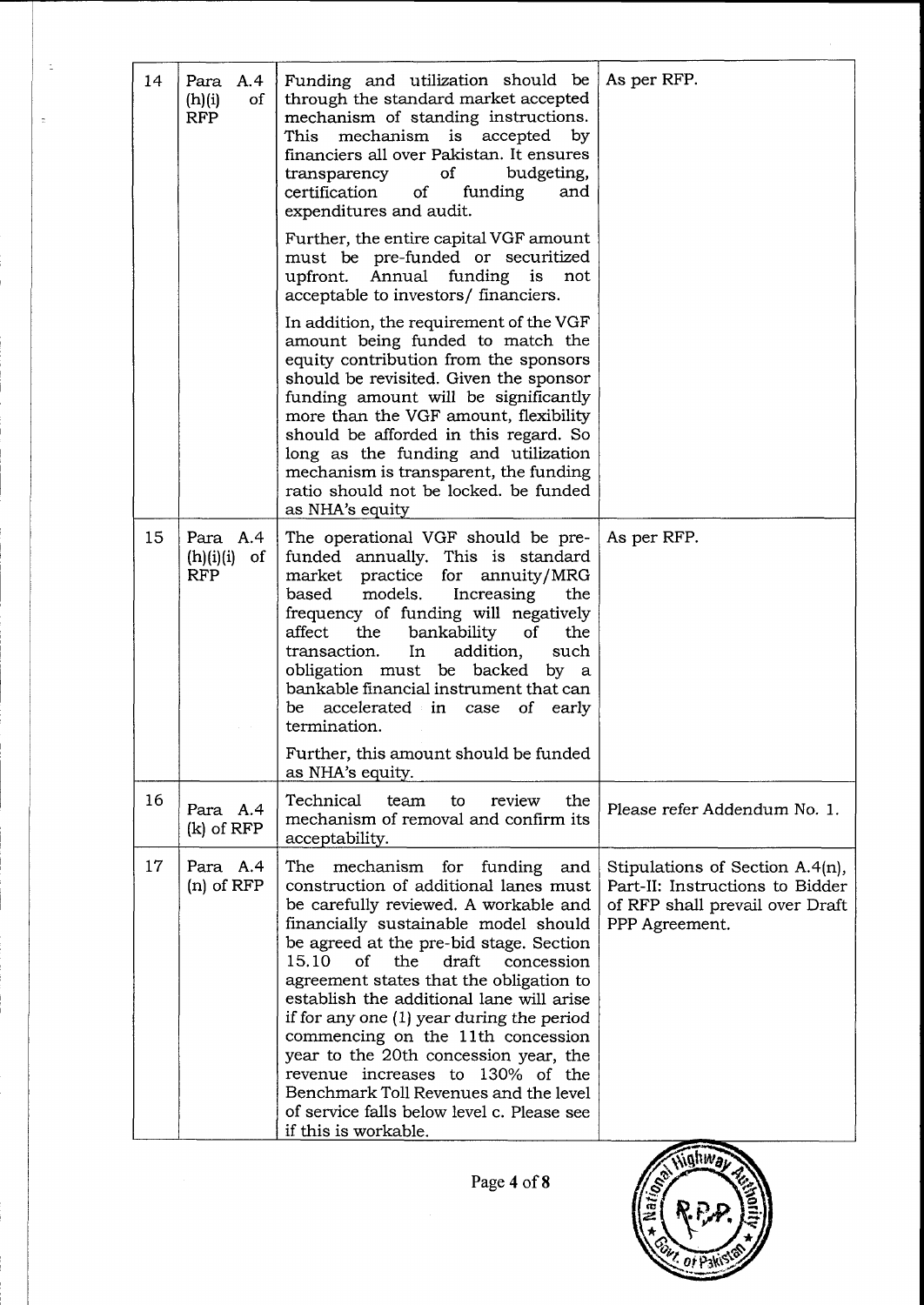| 18 | Para A.4<br>$(o)$ of RFP | It should be clarified that if the<br>Concessionaire desires for an<br>interchange/toll<br>additional<br>plaza to be established, the cost<br>of land acquisition should be<br>borne by the Concessionaire or<br>the relevant third party.                                                                                                                                                                                                                                                                                    | In case the Concessionaire or third<br>through<br>Concessionaire,<br>party,<br>build<br>any additional<br>desires<br>to<br>interchange/toll plaza (other than the<br>interchanges/toll<br>plazas<br>to<br>be<br>established as part of the Project<br>Scope of Work, <b>Appendix-1</b> of this<br>RFP) during the Concession Period, it<br>shall seek approval of NHA for the<br>same and shall pay the initial<br>access/NOC fee to NHA. Subsequent<br>to NHA's approval the Concessionaire<br>shall construct new interchange/toll<br>plaza at its own costs, efforts and<br>expenses. In case the additional land<br>is required for this<br>additional<br>interchange/toll plaza, it shall be<br>procured by the third party or<br>Concessionaire at its own cost, which<br>shall be mutated in the name of NHA. |
|----|--------------------------|-------------------------------------------------------------------------------------------------------------------------------------------------------------------------------------------------------------------------------------------------------------------------------------------------------------------------------------------------------------------------------------------------------------------------------------------------------------------------------------------------------------------------------|----------------------------------------------------------------------------------------------------------------------------------------------------------------------------------------------------------------------------------------------------------------------------------------------------------------------------------------------------------------------------------------------------------------------------------------------------------------------------------------------------------------------------------------------------------------------------------------------------------------------------------------------------------------------------------------------------------------------------------------------------------------------------------------------------------------------|
| 19 | Para A.4<br>$(p)$ of RFP | All variations, whether during<br>the construction period or the<br>operations period, should be<br>priced based on prevailing<br>conditions.<br>The<br>market<br>Concessionaire cannot be left at<br>the mercy of risks such as<br>hyperinflation, over which it has<br>no control. Parking this risk on<br>the Concessionaire will make<br>the project more expensive for<br>the government.                                                                                                                                | As per RFP.                                                                                                                                                                                                                                                                                                                                                                                                                                                                                                                                                                                                                                                                                                                                                                                                          |
| 20 | General                  | inflation<br>risk<br>sharing<br>An<br>mechanism should be built in<br>considering the current market<br>situation.                                                                                                                                                                                                                                                                                                                                                                                                            | Risk cost overrun is parked on the<br>private party. Hence, private party<br>must comprehend all the risks while<br>preparing their bid proposals.                                                                                                                                                                                                                                                                                                                                                                                                                                                                                                                                                                                                                                                                   |
|    | <b>Comments on TOR</b>   |                                                                                                                                                                                                                                                                                                                                                                                                                                                                                                                               |                                                                                                                                                                                                                                                                                                                                                                                                                                                                                                                                                                                                                                                                                                                                                                                                                      |
| 21 |                          | The K value given in TOR is 3.8x<br>of allowable K value in AASHTO<br>which<br>in<br>our<br>opinion<br>is<br>excessive as max grade allowed<br>is 3% in some sections the curve<br>length will be $2172$ m (L = KA) for<br>3% upgrade followed by 3%<br>down grade (extreme case $-1$ )<br>and $1086$ m for 1.5 % upgrade<br>followed by 1.5 % down grade<br>(extreme case $-2$ ) and 1086 m.<br>In our opinion the K value shot<br>be limited to 2x of allowable K<br>value in AASHTO to limit the<br>roller coaster affect. | To minimize the roller coaster effect,<br>passing sight distance (PSD) for crest<br>vertical curves is considered as<br>controlling value whereas stopping<br>sight distance (SSD) for sag vertical<br>curves is considered as controlling<br>value. This may be added in the<br>Table-4 of "Design Criteria and<br>Standards" of RFP as shown below.<br>Please note that the reference design<br>is based on the given k-values in<br>TOR/RFP.                                                                                                                                                                                                                                                                                                                                                                      |

 $\tilde{\varepsilon}$ 

 $\bar{\mathcal{A}}$ 



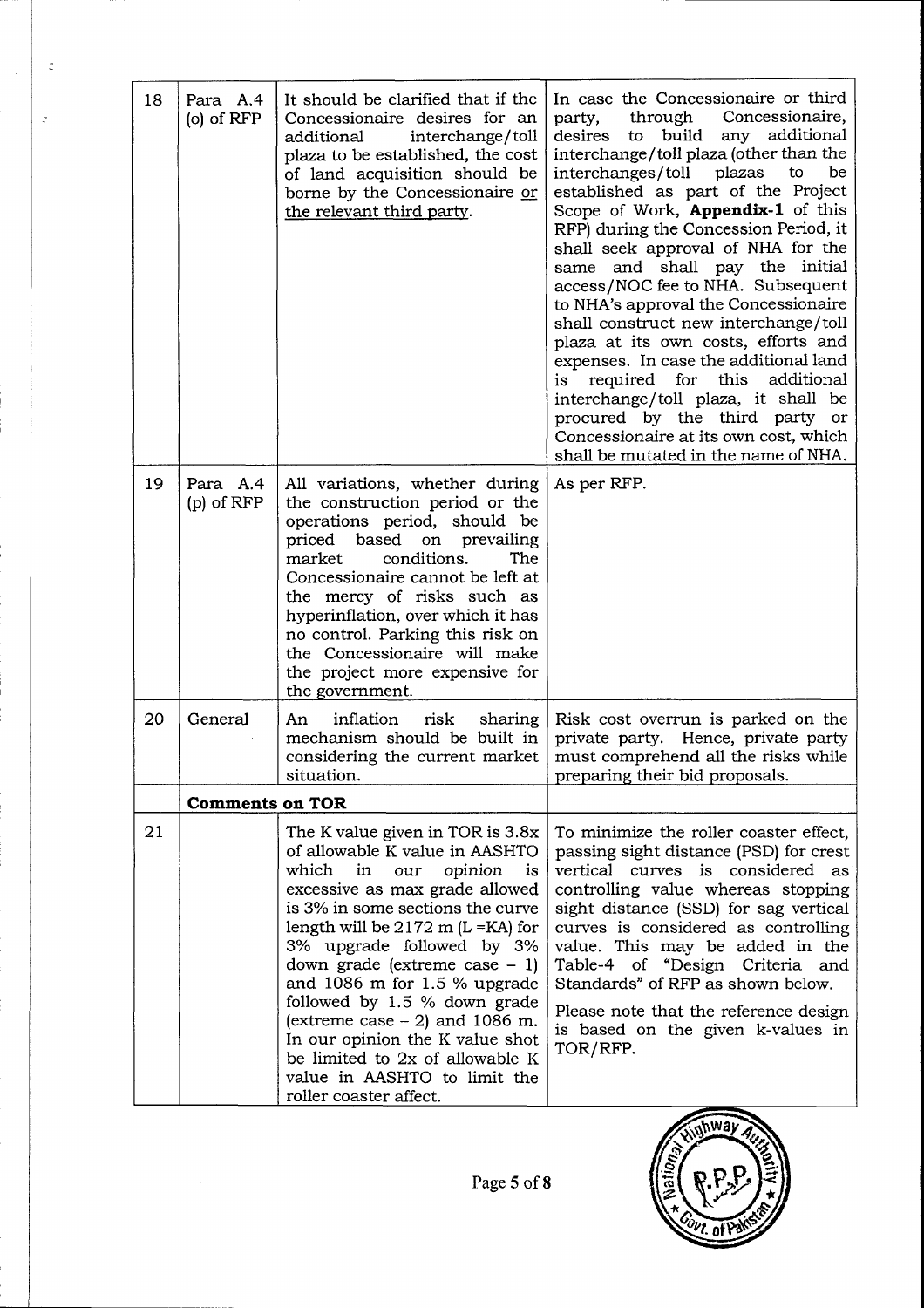|    |                                                                                                                                                                                                                                                                                                                                                                                                                                                                                                                              | VERTICAL ALIGNMENT                                                                                                                                                                                                                                                                                                                |
|----|------------------------------------------------------------------------------------------------------------------------------------------------------------------------------------------------------------------------------------------------------------------------------------------------------------------------------------------------------------------------------------------------------------------------------------------------------------------------------------------------------------------------------|-----------------------------------------------------------------------------------------------------------------------------------------------------------------------------------------------------------------------------------------------------------------------------------------------------------------------------------|
|    |                                                                                                                                                                                                                                                                                                                                                                                                                                                                                                                              | Refer to Table-5<br>3.0%<br>₩<br>i) Maximum Gradient<br>$0.3\%$ in fill<br>0.3% in fill                                                                                                                                                                                                                                           |
|    |                                                                                                                                                                                                                                                                                                                                                                                                                                                                                                                              | $\%$<br>ii) Minimum Vertical Gradient<br>0.5% in cut<br>0.5% in cut<br>iii) Absolute Min K Value                                                                                                                                                                                                                                  |
|    |                                                                                                                                                                                                                                                                                                                                                                                                                                                                                                                              | 126<br>26<br>a) For Sag Curves   SSD<br>k%A                                                                                                                                                                                                                                                                                       |
|    |                                                                                                                                                                                                                                                                                                                                                                                                                                                                                                                              | k/%A<br>362<br>60<br>b) For Crest Curves - PSD                                                                                                                                                                                                                                                                                    |
|    |                                                                                                                                                                                                                                                                                                                                                                                                                                                                                                                              | Not Allowed in same direction:<br>iv) Back-to-Back Curves with short<br>Broken back not allowed<br>Tangent                                                                                                                                                                                                                        |
| 22 | The is discrepancy between<br>number of structures in drawing<br>and appendix – section 2.2 table<br>-4 as there are 22 subways in<br>design<br>reference<br>and<br>23<br>subways in Table 4 similar case<br>with underpasses, cattle<br>is<br>creeps and some of culverts.                                                                                                                                                                                                                                                  | Numbers in drawings are correct.<br>There are 23 Subways both in<br>drawings and Section 2.2 Table-4 of<br>Appendix.<br>All other structures are correctly<br>mentioned both in drawings and<br>section 2.2 Table-4 of Appendix-1 of<br>RFP.<br>However, the underpasses are 06<br>instead of 08.<br>Please refer Addendum No. 1. |
| 23 | It appears that the underground<br>crossing structures are counted<br>more than once at interchanges.<br>Clarification is required that<br>final number of structures will<br>be as per detailed design or it is<br>mandatory to provide structures<br>listed in Table 4 of appendex-1.<br>Also<br>the<br>requirement<br>οf<br>underground<br>structures<br>on<br>interchanges can only be clear<br>after detailed design fixing the<br>number<br>of<br>structures<br>in<br>preliminary<br>design<br>is<br>not<br>desirable. | Structures are minimum<br>The locations of the structures under<br>the ramps of interchanges may be<br>adjusted based on the detailed design<br>by the concessionaire.                                                                                                                                                            |
| 24 | Box Culvert $[3(2x2)]$ at 24+055<br>is in conflict with proposed<br>service area either the location<br>of culvert will be changed in<br>detailed design of service area<br>but it needs calcification that<br>the final number and location of<br>structures will be decided on<br>detailed design stage or these<br>number, type and location of<br>structures<br>absolute<br>are<br>minimum weather they are<br>required or<br>not<br>based<br>on<br>detailed design.                                                     | Structures are minimum<br>Location of Service area is tentative<br>and<br>be<br>adjusted<br>by<br>the<br>may<br>Concessionaire as per the approval of<br>IE and NHA.                                                                                                                                                              |
| 25 | Design CBR of subgrade is taken<br>as improved subgrade. The<br>of<br>availability<br>economical<br>material<br>borrow<br>within<br>a<br>suitable lead distance has not<br>been discussed in the reference<br>design. Same has not been<br>discussed<br>for<br>embankment                                                                                                                                                                                                                                                    | The word "Improved" is deleted.<br>While preparing the reference design,<br>a minimum CBR of 17 is obtained<br>from the soil Investigation performed<br>by the Consultant of NHA all along<br>the<br>alignment.<br>Hence,<br>higher<br>strength material is available.                                                            |

 $\ddot{\mathbb{C}}$ 

 $\mathbb{Z}^2$ 

Page 6 of 8

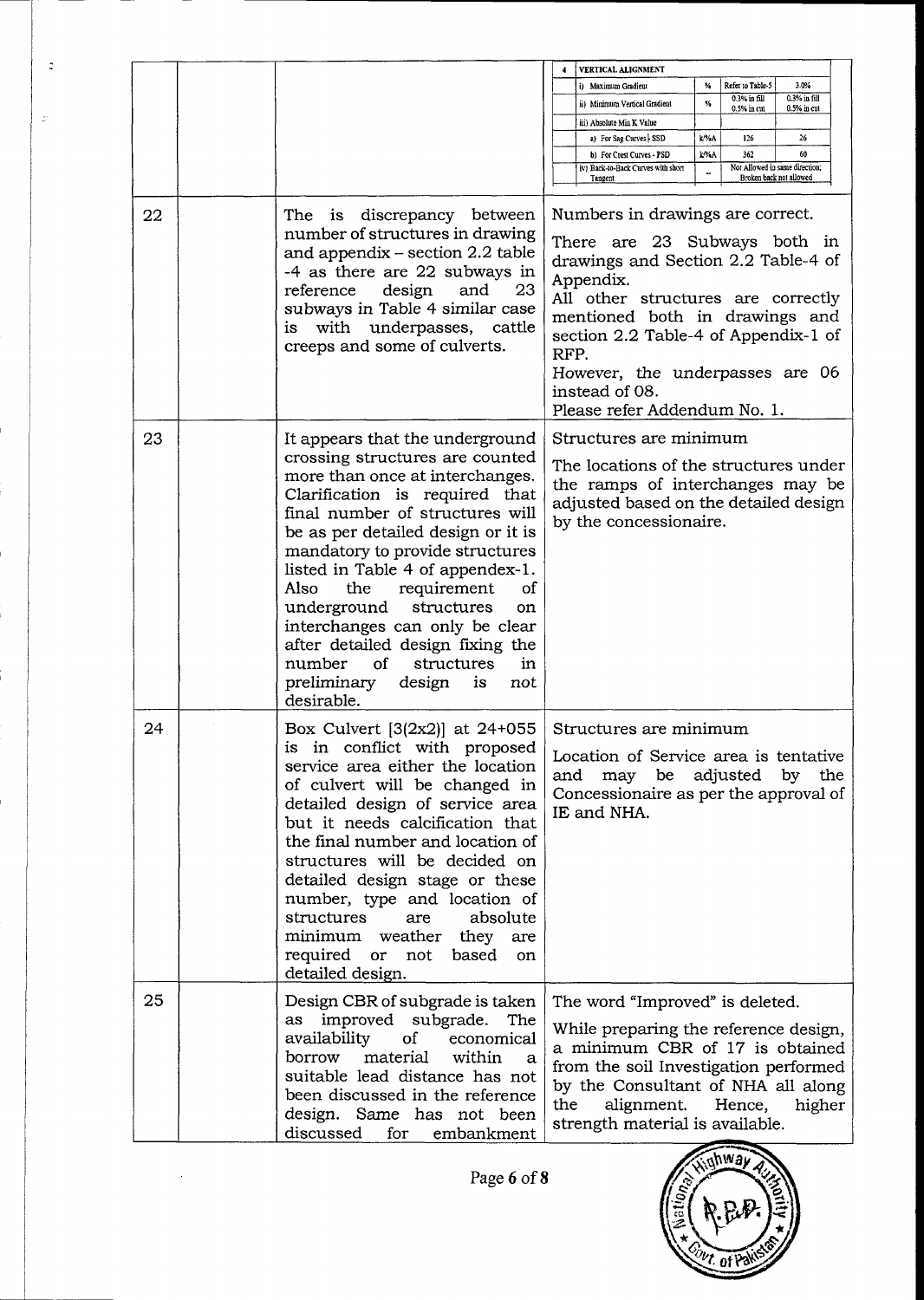| material having CBR not less      |  |
|-----------------------------------|--|
| than 10% whereas NHA General      |  |
| Specifications 1998 allows for    |  |
| embankment CBR not less than      |  |
| 5. The availability of high       |  |
| strength material for subgrade    |  |
| and embankment fill cannot be     |  |
| established at this stage without |  |
| detailed soil investigation. The  |  |
|                                   |  |
| design subgrade CBR of the        |  |
| Sambrial - Kharian section is     |  |
| 8%. The reference design may be   |  |
| followed on the basis of results  |  |
| design<br>of the detailed         |  |
| investigations.                   |  |

# M/s Techno Engineering Services Pvt Limited

 $\mathbb{D}$ 

 $\overline{\phantom{a}}$  $\varphi$ 

| <b>Sr</b><br>No. | Question                                                                                                                                                                                                                | <b>NHA's Response</b>                                                                                                                                             |
|------------------|-------------------------------------------------------------------------------------------------------------------------------------------------------------------------------------------------------------------------|-------------------------------------------------------------------------------------------------------------------------------------------------------------------|
| 26               | Land acquisition Status? In case the<br>possession of land is not available for<br>construction purposes then reciprocally time<br>extension will be granted accordingly.                                               | The matter shall be taken up during<br>negotiation of PPP Agreement.                                                                                              |
| 27               | If the level of service falls below C before<br>2034, what will be the criteria for Capacity<br>enhancement as per RFP.                                                                                                 | As per RFP.                                                                                                                                                       |
| 28               | Maintenance Reserve Account to be opened<br>by bidder, (The %age of Minimum should be<br>highlighted)                                                                                                                   | The matter shall be taken up during<br>negotiation of PPP Agreement.                                                                                              |
| 29               | For the Future Connectivity, the cost of $\vert$ As per RFP.<br>if any will<br>additional structures<br>be<br>concessionaire, the cost will be deducted by<br>NHA Revenues or Shared by Both Parties,<br>please define. |                                                                                                                                                                   |
| 30               | As the traffic study and Preliminary design<br>and ITS and Environment Plan are part of the<br>technical evaluation hence Bid Submission<br>time should be extended at least 15 days.                                   | For the Bid Submission Date, the<br>original deadline may be observed.<br>However, if management agrees to the<br>extension of time, same will<br>be<br>notified. |

## M/s Sultan Mahmood & Company

| Sr<br>No. | Question                                                            | <b>NHA's Response</b>                                                                                                        |
|-----------|---------------------------------------------------------------------|------------------------------------------------------------------------------------------------------------------------------|
| 31        | Project's coordinates and its KMZ file for<br>working purpose only. | The Bidders are supposed to prepare<br>their own KMZ file, if required.                                                      |
| 32        | Location of tunnel and its typical design.                          | Please refer RFP, Appendix-1, Table-3<br>"Project Components"                                                                |
| 33        | Complete soil investigation of whole<br>project including Tunnel.   | The Bidders are<br>supposed<br>to<br>undertake their own soil investigation,<br>if required.<br><b>COMMERCIAL COMMERCIAL</b> |

Page 7 of 8

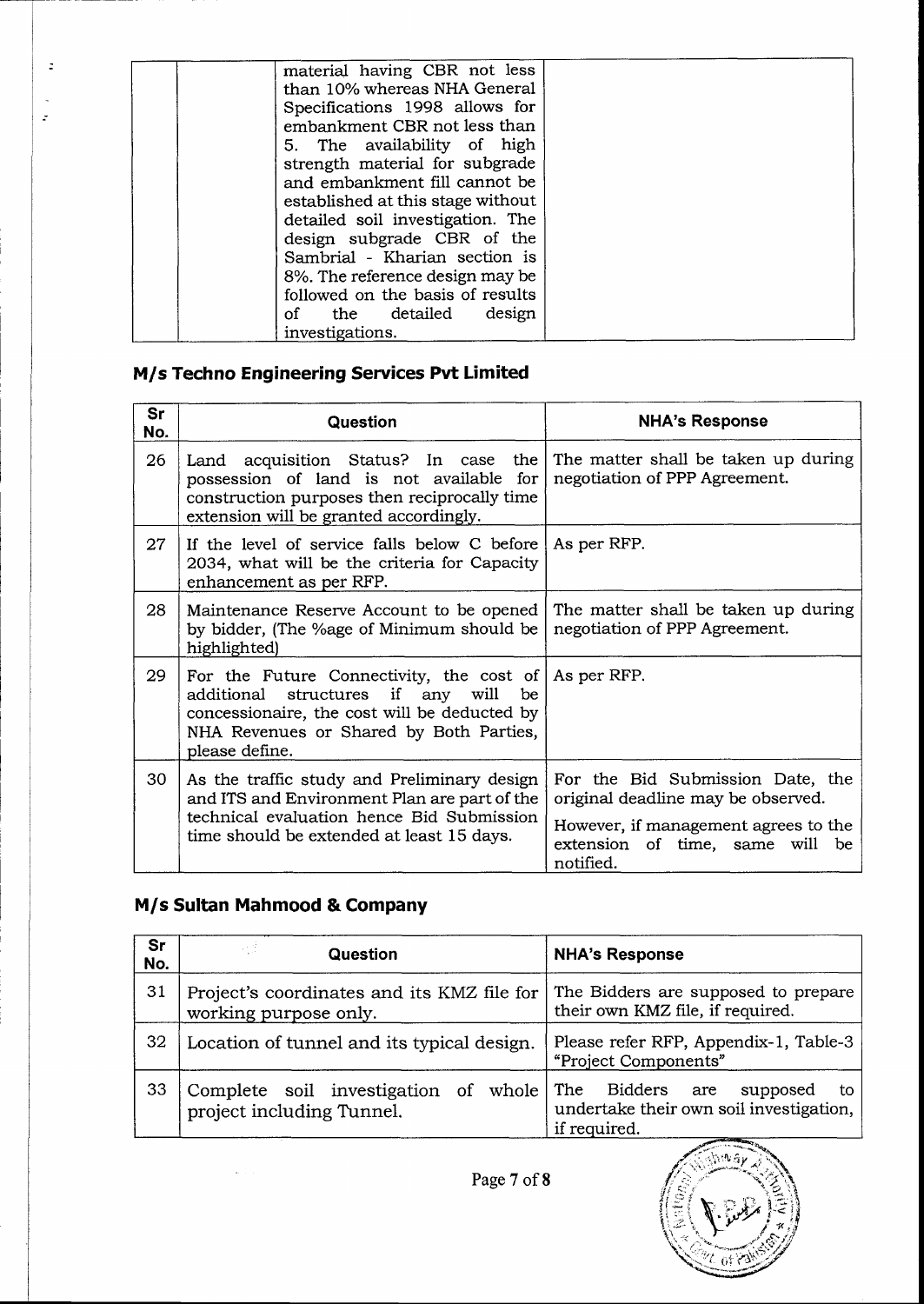| 34 | In technical evaluation of Eligibility factor  <br>there is a requirement of specific<br>construction experience wherein 01<br>EPC/ Design<br>$PPP/$ BOT/<br>cum<br>construction contract is required. We<br>request your good authority to allow<br>other project as similar experience other<br>requirement<br>of<br>than<br>PPP/BOT/EPC/Design cum construction<br>and in this manner, you will get large<br>numbers of competitive bids because in<br>Pakistan a few firms might have such<br>experience and they may cost you<br>heavily.                                                                                                                                                                                                           | As per RFP.                                                                                                                  |
|----|----------------------------------------------------------------------------------------------------------------------------------------------------------------------------------------------------------------------------------------------------------------------------------------------------------------------------------------------------------------------------------------------------------------------------------------------------------------------------------------------------------------------------------------------------------------------------------------------------------------------------------------------------------------------------------------------------------------------------------------------------------|------------------------------------------------------------------------------------------------------------------------------|
| 35 | In technical evaluation factor at $Sr. No.1$<br>construction of tunnel<br>(iv)<br>(b)<br><b>experience</b> , which carries 05 marks may<br>kindly be<br>relaxed considering the<br>experience of local construction industry<br>as it will deprive the local constructors<br>who are capable of executing such<br>activity. The reason behind this request<br>is most of the tunnels in Pakistan are<br>built by the foreign firms and this criteria<br>requirement will completely give an<br>advantage to them and local firms may<br>not carry the marks in this stringent<br>requirement. Therefore, requesting your<br>good authority to waive this requirement<br>by providing the equal opportunity to all<br>the local potential bidders, please | As per RFP.                                                                                                                  |
| 36 | In addition to the above, we further   Bidders are required to incorporate<br>request you that kindly the cost for the<br>activity of Hydraulic model studies for<br>river bridges to be carried out by the<br>Irrigation Research Institute (IRI) may be<br>fixed so that all bidders can load this cost<br>in their price bid equally.<br>The reason behind this request is the<br>bidder cannot know the exact cost to be<br>incurred by the Irrigation Research<br>Institute<br>(IRI) before<br>its real<br>time<br>execution which is to be executed after<br>the award of subject contract.                                                                                                                                                        | the cost in their bid after consultation<br>with Irrigation Research Institute (IRI),<br>as this is Bidder's responsibility. |

 $\ddot{•}$ 

 $\ddot{\phantom{a}}$  $\mathbf{z}$ 

\*\*\*\*\*\*\*\*



Page 8 of 8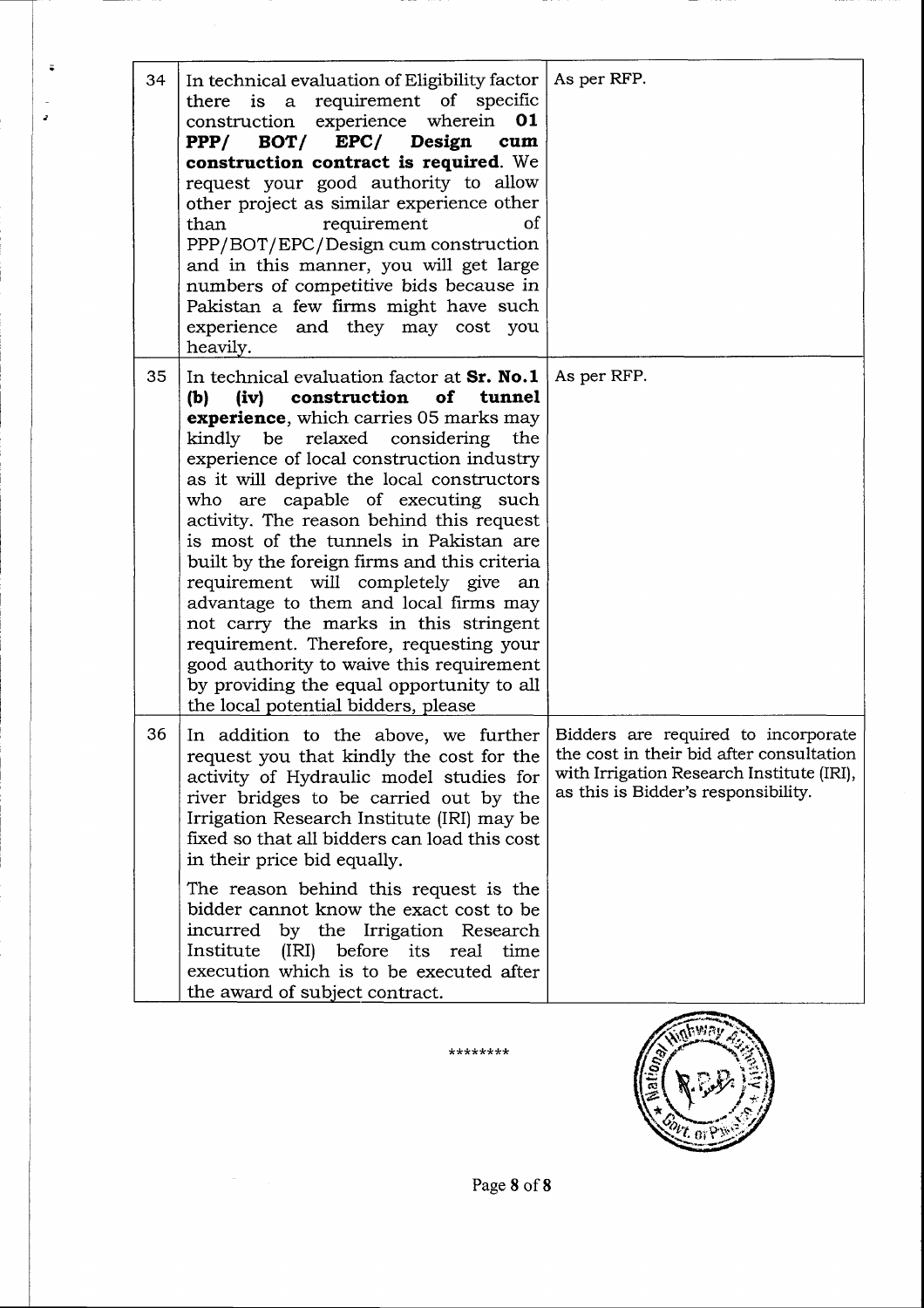## ADDENDUM NO. 1

### REQUEST FOR PROPOSAL FOR CONSTRUCTION OF KHARIAN -RAWALPINDI MOTORWAY PROJECT UNDER PPP ON BOT BASIS

The following amendments have been made in the Request for Proposal (RFP) under this Addendum No. 1, which shall be read and construed as an integral part of RFP and shall take precedence in case of any conflict(s)/ambiguity(ies) in the RFP document.

1. Section A.4 (c) of RFP may be read as follows:

Expenditures before Financial Close: In case the Concessionaire is unable to achieve the Financial Close its Financial Close Bond shall be forfeited and NHA shall not be liable to any claim(s) (in part or as a whole) for any expense(s) that are incurred on, inter-alia, the preparation/submission of bid proposal, incorporation of the Project Company, negotiating the PPP Agreement or preparation of project design, whatsoever.

In case the Concessionaire is unable to achieve Financial Close due to NHA's fault, the Financial Close Bond shall be released and NHA shall not be liable to any claim(s) (in part of as a whole) for any expenses, whatsoever, incurred by the Concessionaire.

2. Section A.4 (k) of RFP may be read as follows:

Removal/Relocation of Public Utilities: NHA shall be responsible to remove / relocate the public utilities, which are required to be removed /relocated for construction of the Project, at its own risk and cost. NHA to remove utilities of 100 m wide corridor upon later of six (06) months from Effective Date or achievement of Financial Close. NHA to remove utilities on land for service areas, interchanges and any additional land required for the project within six (06) months of approval of design of these components.

However, the ducts (including bridges/ box culverts wherever required) for the existing utilities (requiring relocation or otherwise) crossing across or along the motoruvay, including, but not limited to, sui-gas pipeline, water pipeline, electric lines etc. shall be provided by the Concessionaire at its own cost.

The utility removal/relocation where ducts are to be provided by the Concessionaire will be catered for during the construction period as per the construction work plan.

At the end of Section A.4 after (ij) following is added: 3.

> (kk) No-Objection Certificates: The concessionaire shall be responsible to procure at its own cost all no-objection certificates and consents from the relevant federal or provincial authorities that may be required under the applicable laws including but not limited to geological/ archeological findings, mines, railways, irrigation, environment etc. Similarly, the NOCs required for

> > Page 1 of 2